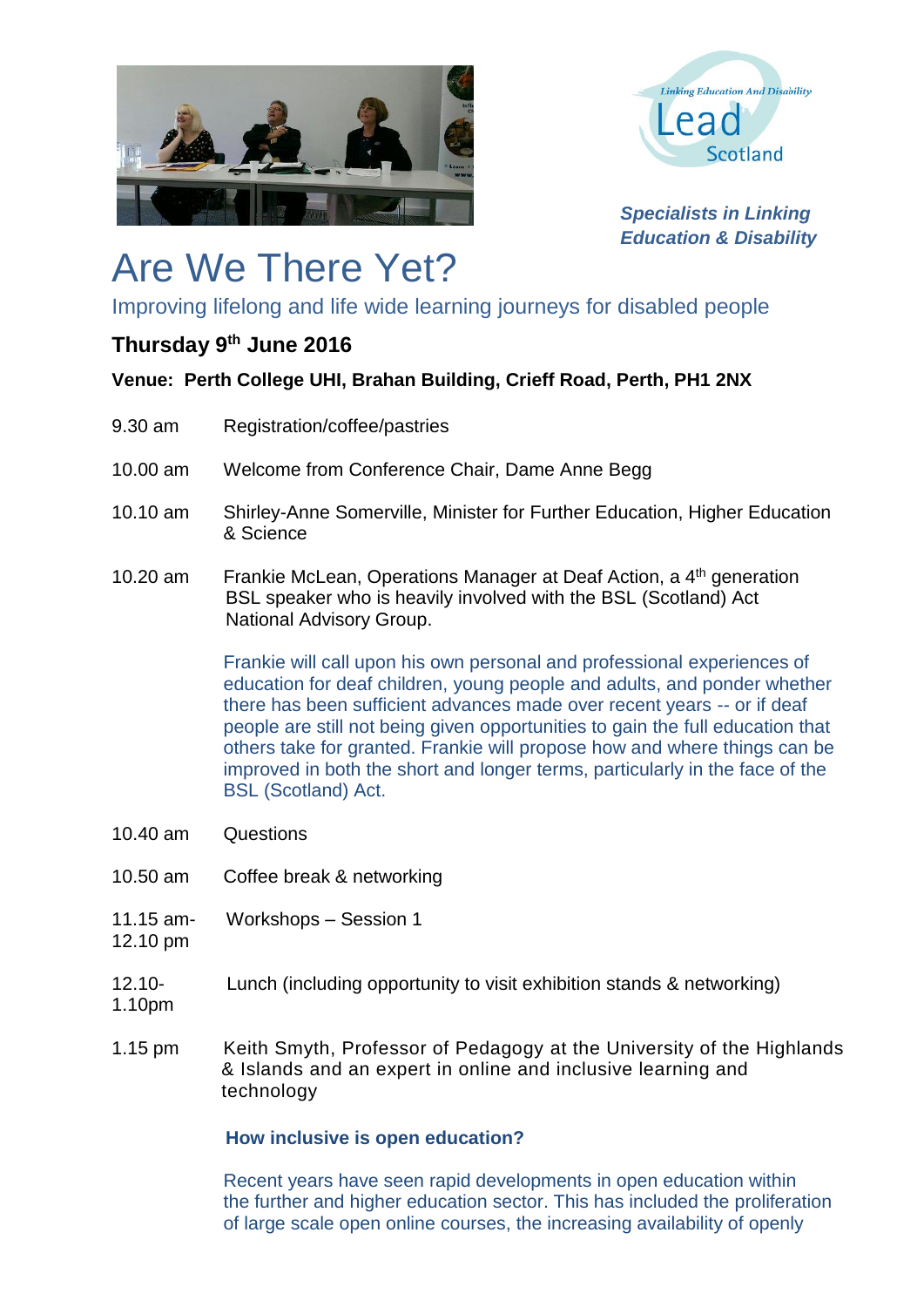licensed educational resources, and various national and international open education projects and initiatives. There is huge promise within the open education movement for widening access to formal and informal learning opportunities, including for learners who may have experienced disadvantage or a lack of opportunity to engage in post-secondary education. However, it is important to ask whether we are doing enough to harness open educational approaches to provide rich, engaging, and relevant educational opportunities for as broad a range of learners as possible. Through exploring current developments in the post-secondary education sector, and drawing upon grass roots examples of what is possible, Keith will take a critical and practical look at how inclusive open education is at the moment, and how inclusive it might be going forward.

- 1.35 pm Vonnie Sandlan, President of NUS Scotland
- 1.55 pm- Questions for speakers
- 2.15 pm- Workshops Session 2
- 3.10

2.05 pm

- 3.20 pm Chair closing remarks
- 3.30 pm Conference close

## *Live tweet with #leadconf16*



**Dame Anne Begg** was a secondary school English teacher in Angus schools for 19 years and the Labour MP for Aberdeen South for 18 years until she lost her seat in May 2015. Born in 1955 she was brought up in Brechin and now lives in Aberdeen.

Dame Anne was born with the rare genetic condition, Gaucher's disease, which has meant she has permanently used a wheelchair since 1984. In 1988 she was Disabled Scot of the Year in

recognition of her community campaigning. She was awarded a DBE in the 2011 New Year's Honours List for services to equal opportunities and disabled people.

Elected in 1997, Dame Anne was the first wheelchair user to sit in the House of Commons in modern times. During her time in the Commons, she served on the Scottish Affairs Select Committee and, from 2001, the Work and Pensions committee which she chaired from 2010-15 during a time of unprecedented welfare reform. She was also the depute chair of the Speaker's Conference on Political Representation which reported in 2010. Now supposedly retired, Dame Anne is finding lots to fill her time such as being appointed as a Council member of the SSSC, becoming Patron to a number of charities